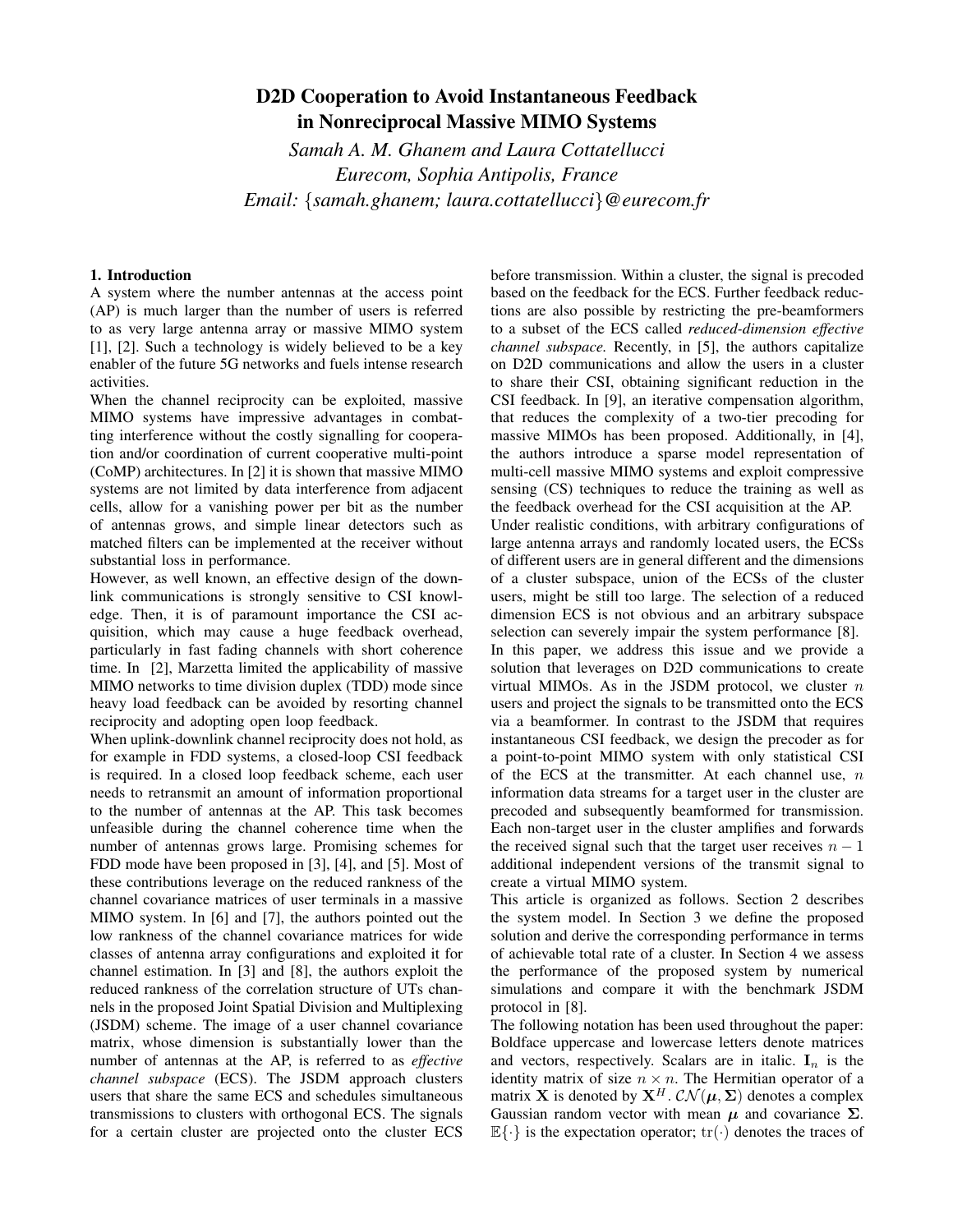the matrix argument. Finally,  $diag(v)$  is the square diagonal matrix having the element of vector **v** as diagonal elements.

#### 2. System Model

We consider a single-cell massive MIMO system with the access point equipped with *M* antennas and serving single antenna users. The channel is fast fading and nonreciprocal, for example because the system operates in FDD mode. Let  $\mathbf{R}_k$  denote the covariance matrix of user  $k$ channel and let us refer to its image as ECS of user *k.* As in [3], users with almost overlapping ECSs are clustered together. For a cluster  $C$ , we introduce the cluster covariance matrix defined as  $\mathbf{R}_c = \sum_{k \in C} \mathbf{R}_k$  and we refer to its image as the cluster ECS. Simultaneous transmissions are scheduled to clusters with orthogonal (or quasi-orthogonal) cluster ECSs. Under strict orthogonality of the cluster ECSs, by projecting the signals meant for a single cluster onto its ECS by beamforming, the cluster signals do not cause interference to the other simultaneously scheduled clusters. Thus, in the following we can focus on a single cluster with *n* users.

## Down-link Transmission

The downlink transmission to a single cluster  $C$  is modeled by:

$$
\mathbf{y} = \mathbf{H}_c^H \mathbf{B} \mathbf{s} + \mathbf{n},\tag{1}
$$

where **y** is the *n*-dimensional complex column vector of received signals at all the cluster users; **s** denotes the vector of i.i.d. Gaussian signals with zero-mean and unit-variance; and **n** represents the spatially and temporally white additive Gaussian noise (AWGN) with zero-mean and element-wise variance  $\sigma_{n}^2$ . Finally, **B** is the down-link beamformer such that tr $\{ \mathbf{B} \mathbf{B}^H \} = P_{max}$ , if  $P_{max}$  is the total transmit power constraint. The down-link channel between the access point and the *k*-th user in the cluster *C* is denoted by the *M*dimensional complex vector **h***k.* Therefore,

$$
\mathbf{H}_c = [\mathbf{h}_1, \mathbf{h}_2, \dots \mathbf{h}_n] \in \mathbb{C}^{M \times n}
$$
 (2)

and  $\mathbf{R}_k = \mathbb{E}\{\mathbf{h}_k \mathbf{h}_k^H\}$ . By leveraging on the low rankness of **R***<sup>c</sup>* and assuming its rank equals *b,* the cluster covariance matrix can be expressed as

$$
\mathbf{R}_c = \widetilde{\mathbf{U}} \widetilde{\mathbf{\Lambda}} \widetilde{\mathbf{U}}^H
$$
 (3)

where  $\Lambda$  is the  $b \times b$  matrix of the nonzero eigenvalues of  $\mathbf{R}_c$ in non increasing order and  $\widetilde{\mathbf{U}}$  is the  $M \times b$  matrix whose columns are the normalized eigenvectors of **R***c.* Similarly,  $\mathbf{R}_k = \widetilde{\mathbf{U}}_k \widetilde{\mathbf{\Lambda}}_k \widetilde{\mathbf{U}}_k^H$ , with analogous meaning for  $b_k$ ,  $\widetilde{\mathbf{\Lambda}}_k$ and  $U_k$ . Since, by construction, the subspace spanned by the column vectors of  $\mathbf{U}_k$  lies into the subspace spanned by the column vectors of **U**, then  $\mathbf{U}_k = \mathbf{UT}_k$ , where  $\mathbf{T}_k$  is a  $b \times b$  matrix whose *i*-th column elements are the coefficients of the *i*-th column of  $U_k$  in the basis U. Additionally, the Gaussian vector  $h_k$  can be expressed as  $\mathbf{h}_k = \widetilde{\mathbf{U}}_k \widetilde{\mathbf{\Lambda}}_k^{1/2} \widetilde{\mathbf{h}}_k$  being  $\widetilde{\mathbf{h}}_k$  a  $b_k$ -dimensional vector of zeromean, unit variance, independent Gaussian elements. Then,

$$
\mathbf{H}_c = \widetilde{\mathbf{U}} \left[ \mathbf{T}_1 \widetilde{\mathbf{\Lambda}}_1^{1/2} \widetilde{\mathbf{h}}_1, \cdots \mathbf{T}_n \widetilde{\mathbf{\Lambda}}_n^{1/2} \widetilde{\mathbf{h}}_n \right] = \widetilde{\mathbf{U}} \mathbf{A}_c, \qquad (4)
$$

where  $A_c$  is a matrix of Gaussian elements, in general, column-wise correlated. In the following we adopt the notation  $\mathbf{a}_{ck} = \mathbf{T}_k \widetilde{\mathbf{\Lambda}}_k^{1/2} \widetilde{\mathbf{h}}_k$ .

Finally, by projecting the signals to be transmitted onto the cluster ECS, which implies to structure the matrix **B** as  $B = UB$ , being the first operator U the projection beamformer, we obtain an equivalent system model in the ECS with reduced dimensions

$$
y = A_c^H \widetilde{B} s + n. \tag{5}
$$

The received signal at user *k* is given by

$$
y_k = \mathbf{a}_{ck}^H \widetilde{\mathbf{B}} \mathbf{s} + \mathbf{n} \tag{6}
$$

and the corresponding averaged received power is

$$
P_k = \text{tr}\{\mathbf{B}^H \mathbf{R}_k \mathbf{B}\} + \sigma_n^2. \tag{7}
$$

#### Intra-cluster D2D Communications

By D2D communications, the users in a cluster retransmit the received signals in orthogonal time intervals. User *ℓ* amplifies and forwards its received signal  $y_\ell$  such that its transmitted signal is

$$
x_\ell = \sqrt{\frac{P_r}{P_\ell}} y_\ell
$$

where  $P_r$  is the average transmit power constraint as user *ℓ* acts as relay. To keep the notation easy, we assume that *P<sup>r</sup>* is equal to all the users.

As likely from physical considerations and the analysis in [7], users within a cluster are closely located and far apart from users in other clusters. Then, we can assume that the simultaneous D2D transmissions in other clusters do not interfere with the intra-cluster transmissions. Thus, the signal received by user  $k$  from user  $\ell$  is given by

$$
r_k = g_{k\ell} x_{\ell} + w_k
$$
  
=  $\sqrt{\frac{P_r}{P_\ell}} g_{k,\ell} \mathbf{a}_{ck}^H \widetilde{\mathbf{B}} \mathbf{s} + \sqrt{\frac{P_r}{P_\ell}} g_{k\ell} n_\ell + w_k$  (8)

where  $g_{k,\ell}$  is the channel coefficient of the fast fading link from user *ℓ* to user *k*, realization of a Gaussian random process with variance  $\gamma_{k,\ell}$ . Finally,  $w_k$  is the additive Gaussian noise with unit variance at user *k* when it acts as receiver in the D2D communications.

At the end of the relaying phase, user *k* has *n* independent received versions of the original transmitted signal and can act as a virtual MIMO. The corresponding system model is given by

$$
\mathbf{r}_k = \mathbf{\Gamma}_k \mathbf{A}_c^H \widetilde{\mathbf{B}} \mathbf{s} + \mathbf{z}
$$
 (9)

where  $\Gamma_k$  is an  $n \times n$  diagonal matrix given by

$$
\Gamma_k = \text{diag}\left[\sqrt{\frac{P_r}{P_1}}g_{k,1}, \dots, \sqrt{\frac{P_r}{P_{k-1}}}g_{k,k-1}, 1, \dots, \sqrt{\frac{P_r}{P_{k+1}}}g_{k,k+1} \dots, \sqrt{\frac{P_r}{P_n}}g_{k,n}\right]
$$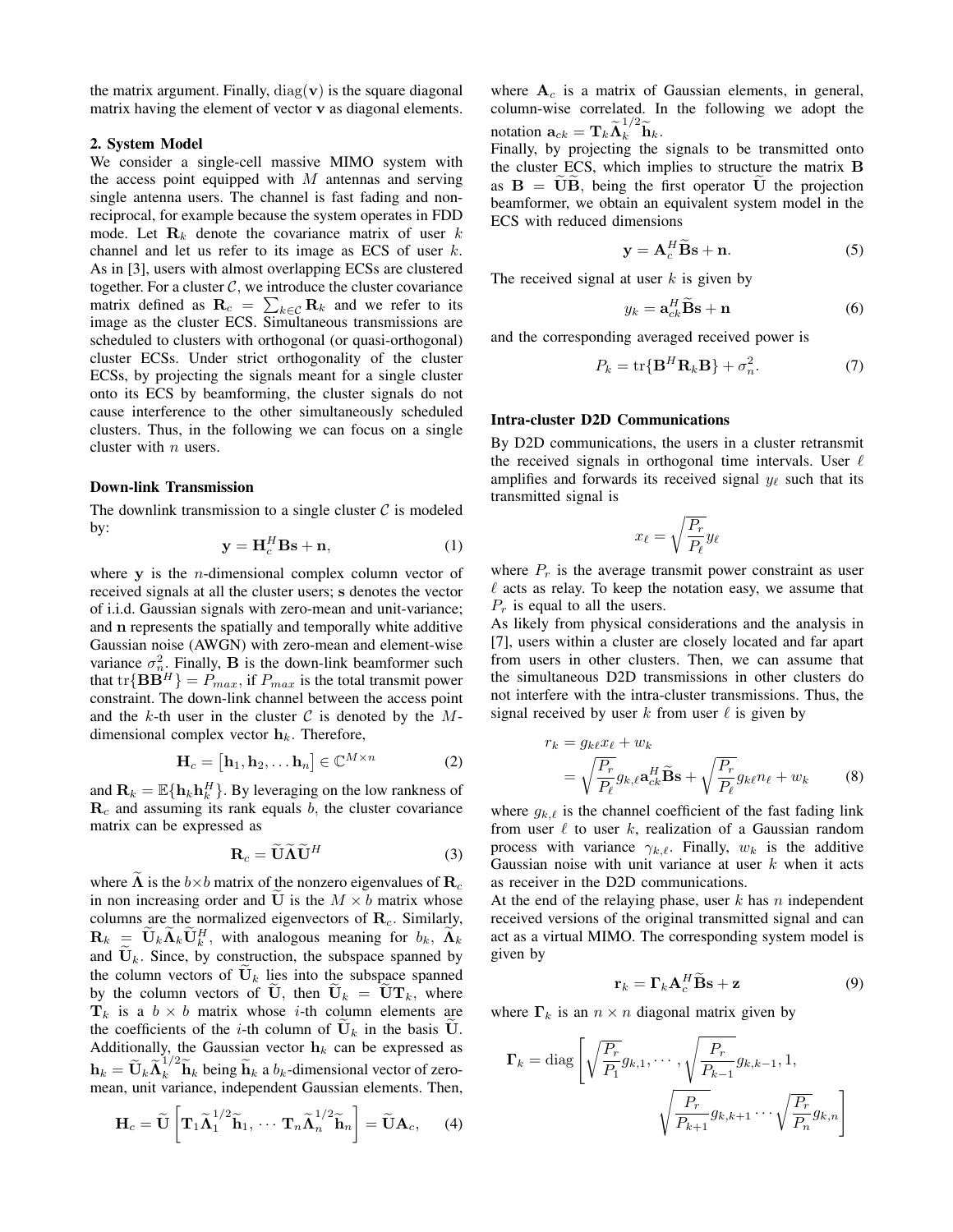and **z** is the equivalent Gaussian noise with diagonal covariance matrix, at UT *k*, given by:

$$
\Sigma_{k} = \text{diag}\left[\frac{P_{r}}{P_{1}}\gamma_{k,1}\sigma_{n}^{2} + 1, \cdots, \frac{P_{r}}{P_{k-1}}\gamma_{k,k-1}\sigma_{n}^{2} + 1, \sigma_{n}^{2}\right]
$$

$$
\sigma_{n}^{2}, \frac{P_{r}}{P_{k+1}}\gamma_{k,k+1}\sigma_{n}^{2} + 1\cdots\frac{P_{r}}{P_{n}}\gamma_{k,n}\sigma_{n}^{2} + 1\right].
$$

#### 3. Design and Analysis of the Proposed System

In this section we detail the proposed massive MIMO system which combats intra-cluster interference via virtual MIMO systems in the cluster. The AP transmits at each channel use information streams to the same final user in the cluster refered to as target user throughout this work. With a simple round robin algorithm, a transmission to each of the users in the cluster is performed each *n* time intervals. In contrast to the JSDM communication scheme, instantaneous CSI is not fed back to the access point to optimally design a precoder. Additionally, in this work, we assume that also the statistics that characterize the D2D communications are not fed back to the access point. Each user simply feeds back the rate at which its own data have to be transmitted. As detailed later, this rate can be computed locally by each user terminal. Then, the access point is substantially oblivious of the presence of varying virtual MIMO systems at the receiver side and the precoder design at the transmitter can be optimized for the fictitious point-to-point MIMO system in (1) or, equivalently, for the MIMO system in the cluster ECS in (5) by keeping in mind that the global precoder **B** consists of the cascade of the precoder **B** in the cluster ECS followed by the beamformer **U**.

Although, in general, an optimal design of the system to maximize the rate at the fictitious point-to-point MIMO system would require the transmission of the information over *b* symbol streams and a careful design of the precoder **B** along the lines of available works in literature for general correlated MIMO channels [10], in this contribution we opt for a suboptimal precoder to keep the exposition simple and concise. The proposed precoder transmits *n* streams with identical powers along the directions of the eigenvectors with the *n* highest eigenvalues of the matrix **R***c,* equivalently

$$
\widetilde{\mathbf{B}} = \frac{P_{max}}{n} \left[ \begin{array}{c} \mathbf{I}_n \\ \mathbf{0}_{(b-n)\times n} \end{array} \right] \tag{10}
$$

where  $\mathbf{0}_{(b-n)\times n}$  is a  $(b-n)\times n$  matrix of zeros. Thus, (9) reduces to

$$
\mathbf{r}_k = \frac{P_{max}}{n} \mathbf{\Gamma}_k \widetilde{\mathbf{A}}_c^H \mathbf{s} + \mathbf{z}
$$

where  $A_c$  is the submatrix obtained from  $A_c$  by extracting the first *n* rows. Then, the achievable rate for the target user *k* is

$$
R_k = \frac{1}{n} \mathbb{E} \left[ \log \det \left[ \mathbf{I}_n + \frac{P_{max}}{n} \mathbf{\Gamma}_k \widetilde{\mathbf{A}}_c^H \widetilde{\mathbf{A}}_c \mathbf{\Gamma}_k^H \mathbf{\Sigma}_k^{-1} \right] \right]
$$

where the factor  $n^{-1}$  is due to the fact that user  $k$  receives each *n* channel uses. Note that user *k* feeds back the value *nR<sup>k</sup>* that should be used for encoding at the AP.

The total achievable rate in cluster  $C$  is given by

$$
R_c = \sum_{k \in \mathcal{C}} R_k.
$$

## 4. Simulation Results

In this section we assess the performance of the proposed communication system by simulations and we compare it with the benchmark JSDM system [3]. In all the simulations we adopt the following setting. We consider a system with  $M = 64$  antennas and 16 users divided into 4 clusters with the same number of users, i.e.  $n = 4$ . At the access point, we adopt various configurations of the antenna array: Uniform Linear Array (ULA), Uniform Circular Array (UCA), and Random Array (RA). The downlink channel is fast fading with Gaussian distributed coefficients. In order to generate the covariance matrices of users' channels, we utilize a one-ring model as in [3] and the same configuration adopted in [3]: the ECSs have size  $b \ge r$  with  $r = 11$  where *r* is the number of dominant eigen-modes. In order to better understand the simulation results is relevant to recall that for the ULA the users are randomly distributed over a sector of 180 degrees while for the UCA and RA they are distributed over the full coverage area. Additionally, also the channels between pairs of users are fast fading, independent each other, and follow a complex Gaussian distribution with zero mean and unit variance.

Figures 1(a)-(c) provide a comparison between the proposed massive MIMO system with cooperation via D2D and the non-cooperative JSDM system. All the figures show the achievable total rate of the system as a function of the SNR in the downlink transmission between the access point and the user terminals. For the JSDM benchmark system, we show the performance (dashed lines) in the two cases when a zero forcing (ZF, square markers) and a regularized zero forcing (RZF, circles markers) precoding are implemented at the access point. No penalty is imposed to account for the cost of the feedback, which is essential to properly design ZF and RZF precoding. Both precoders are designed under the assumption of perfect CSI. It is worth recalling that the feedback requires a relevant portion of the useful bandwidth which can be dominant compared to the bandwidth allocated to the information when the dimensions of the ECSs are large and/or a high accuracy for the CSI is required. The performance of the proposed system is plotted in solid lines for various values of the average transmit powers at the user terminals when they act as relays, more specifically, for  $P_r = 0$  dB (square markers),  $P_r = 5$  dB (star markers), and  $P_r = 10$  dB (triangle markers).

Since the clusters in the system with ULA antenna configuration suffer from a higher inter-cluster interference than the other systems, for this antenna configuration we obtain the poorest performance and, not surprisingly, the RZF has poorer performance at high SNR than at lower SNR. Intercluster interference is less significant for the proposed system since we adopt a reduced ECS of minimum size. For all the considered antenna configurations and the range of SNR of practical interest, the proposed system outperforms